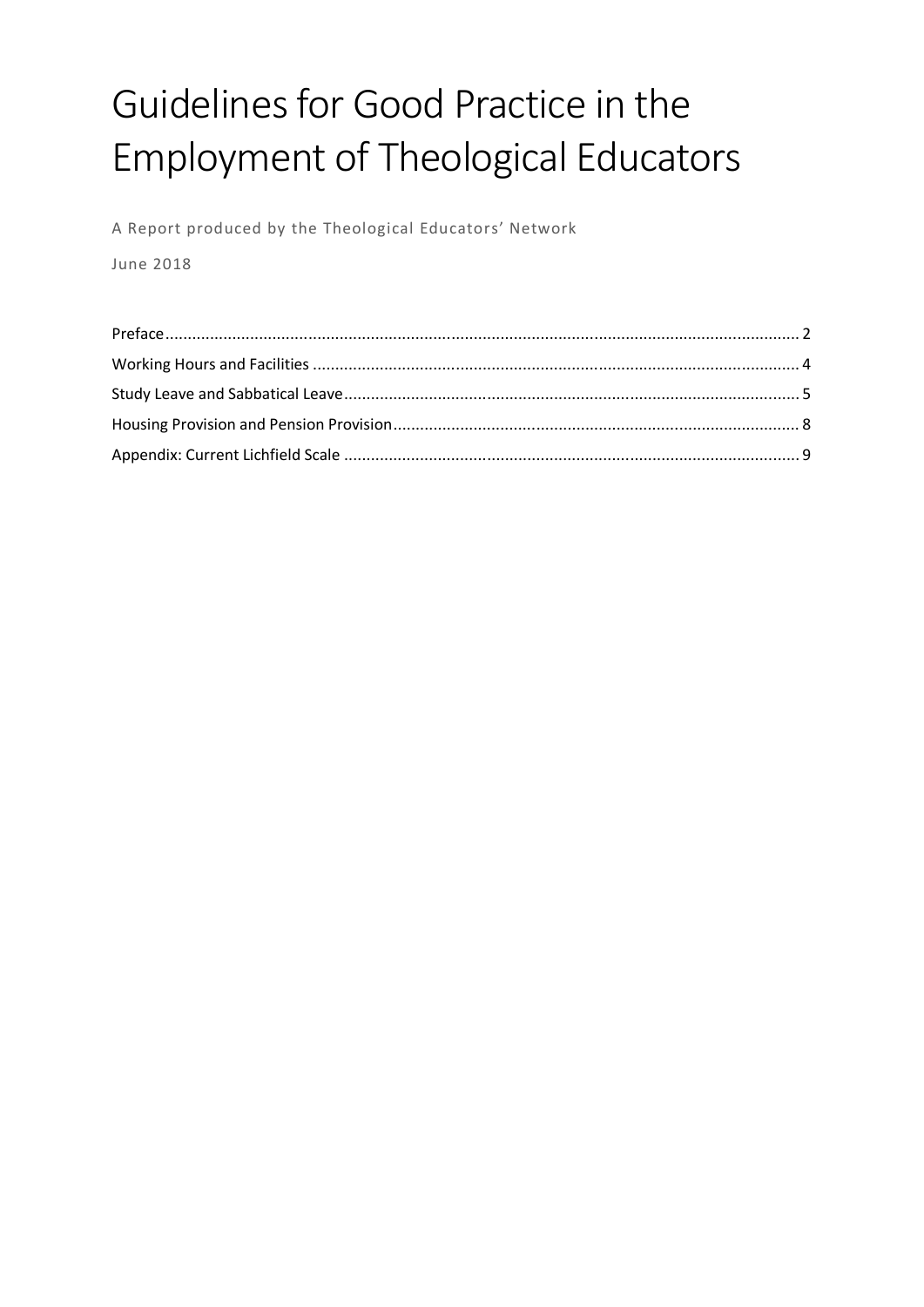# Preface

**.** 

Theological Educators in the Church of England are most commonly associated with the theological colleges that train women and men for ordained ministry. However, theological education for licensed ministry is much broader than that context. Those whose role in the church is exclusively or primarily as a theological educator are employed in a range of college, course and Diocesan settings. They are variously engaged in training candidates for licensed lay ministry, title curates, longerstanding clergy, and the people of God at large, as well as ordinands.

The Theological Educators' Network (TEN) has become increasingly aware of the discrepancies that exist between the terms and conditions of employment for theological educators across a range of contexts. Clergy employed full-time or part-time by colleges and courses tend to have contracts based on the 'Lichfield Scale' which is published annually by the Ministry Division of the Archbishops' Council. Non-clergy in similar positions are generally employed on commensurate terms. However, for educators (whether clergy or not) employed by a Diocese, especially those having two or more part-time responsibilities, the picture is much more varied. Some are employed on terms matching Diocesan 'lay' posts which are essentially administrative; whilst others, if ordained, are employed on terms intended to be compatible with those of clergy holding a Common Tenure position. The differences can be quite stark.

Anecdotal evidence has been garnered of theological educators who find it difficult to move from one type of post to another because of the variance of terms and conditions between different contexts. Furthermore, some theological educators who are not in full-time course or college posts have been known to report a lack of adequate support for their ongoing academic development and resourcing. In some instances, there seems to be a mismatch between fundamental expectations about working patterns/conditions (on the part of educator and/or employer) and actual contractual stipulations.<sup>1</sup>

Between October 2015 and February 2017, TEN undertook a data gathering exercise, seeking to establish as full a picture as possible of the variation of employment practices across England. The resultant data provided the means to identify the key issues that theological educators and their employers should be mindful of in entering contracts of employment.

This document sets out a summary of the data gathered and presents a discussion of those key issues. Its purpose is not to offer advice on the processes of recruitment and employment; it does not proffer or imply any legal advice nor does it have any legal status. Rather its primary purpose is *to highlight the key areas of potential ambiguity that theological educators and their employers should consider and clarify prior to committing to terms of employment*. It is a set of prompts for a constructive dialogue that aims to identify and resolve mis-matched expectations that might otherwise remain hidden.

As such, it seeks to reinforce the intention of the Lichfield scale which is to 'provide comparability between tutors and the Parochial Clergy, taking into account the different benefits which each are able to receive.'

It is hoped that in publishing this report, TEN will be providing a valuable resource to both theological educators and their employers. The group producing the report have sought not to mandate particular ways forward; the individual circumstances of each person and the constraints

 $<sup>1</sup>$  In the background here (in some instances) is the expectation written into the validation agreement between</sup> Durham University and Theological Education Institutions that deliver programmes validated through Common Awards, that academic staff have the means to do research and resource themselves for their teaching.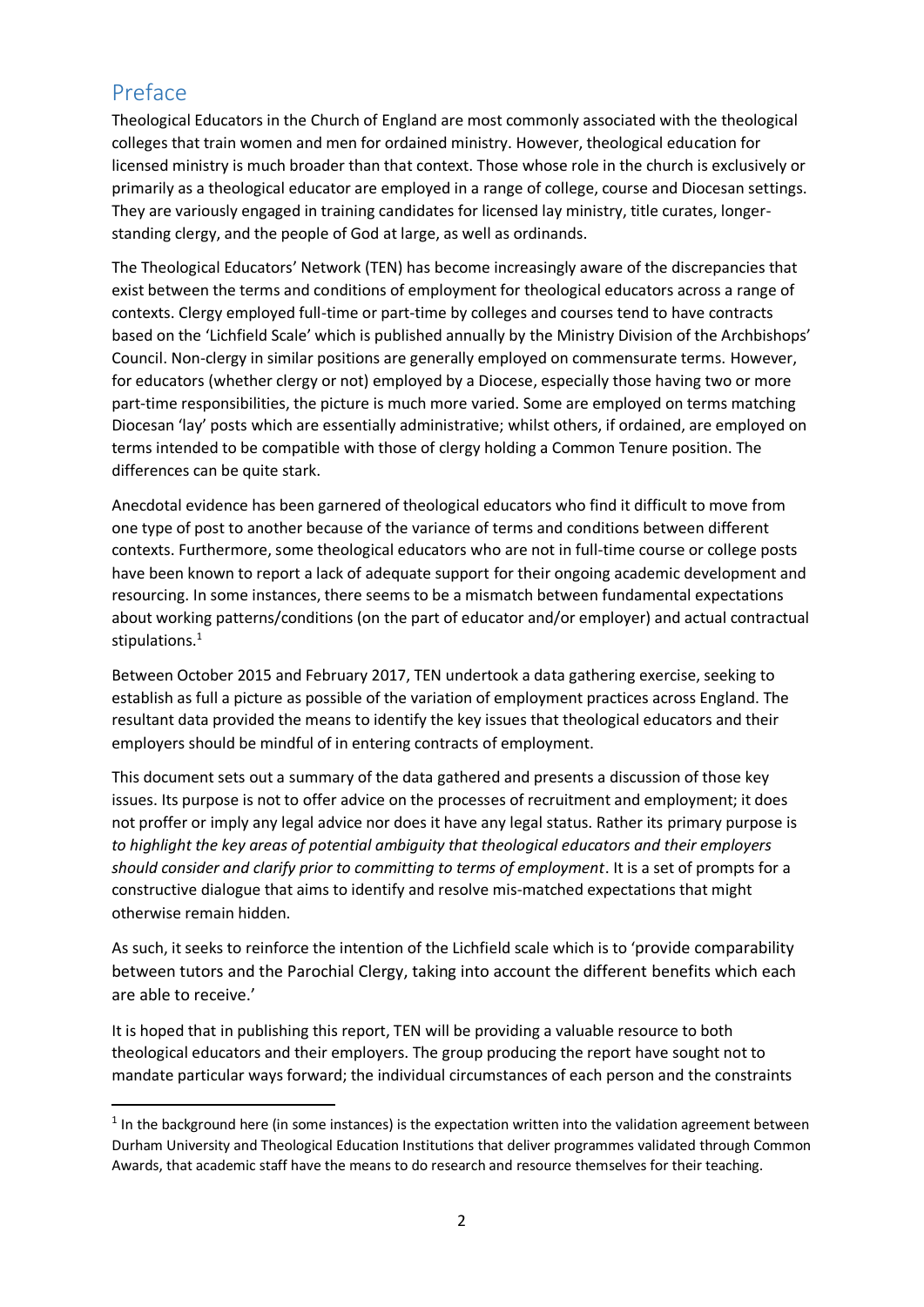faced by employers are too complex to permit specific suggestions. Instead, the report offers a toolkit that can help to ensure that individual responses to such circumstances and constraints are not proposed without a clear understanding of their implications and of the alternatives that might be considered.

Many of those involved in the production of this report are regularly called upon to address ministers and candidates for ministry in the matters of self-care, particularly the need to be adequately resourced for the ministry in which they engage. This report will provide the means to theological educators to do just that, and in a manner of speaking, to practise what they teach.

In issuing this report, TEN hopes to foster a thriving community of theological educators who serve their employers as effectively as possible.

The three sections of the report deal with Working Hours and Facilities, Study Leave and Sabbatical Leave, and Housing Provision and Pension Provision. Such a short report does not require any overall summary or conclusion; rather the Key Issues are summarised as a set of questions at the end of each section. These questions are the key resource for both theological educators and their employers.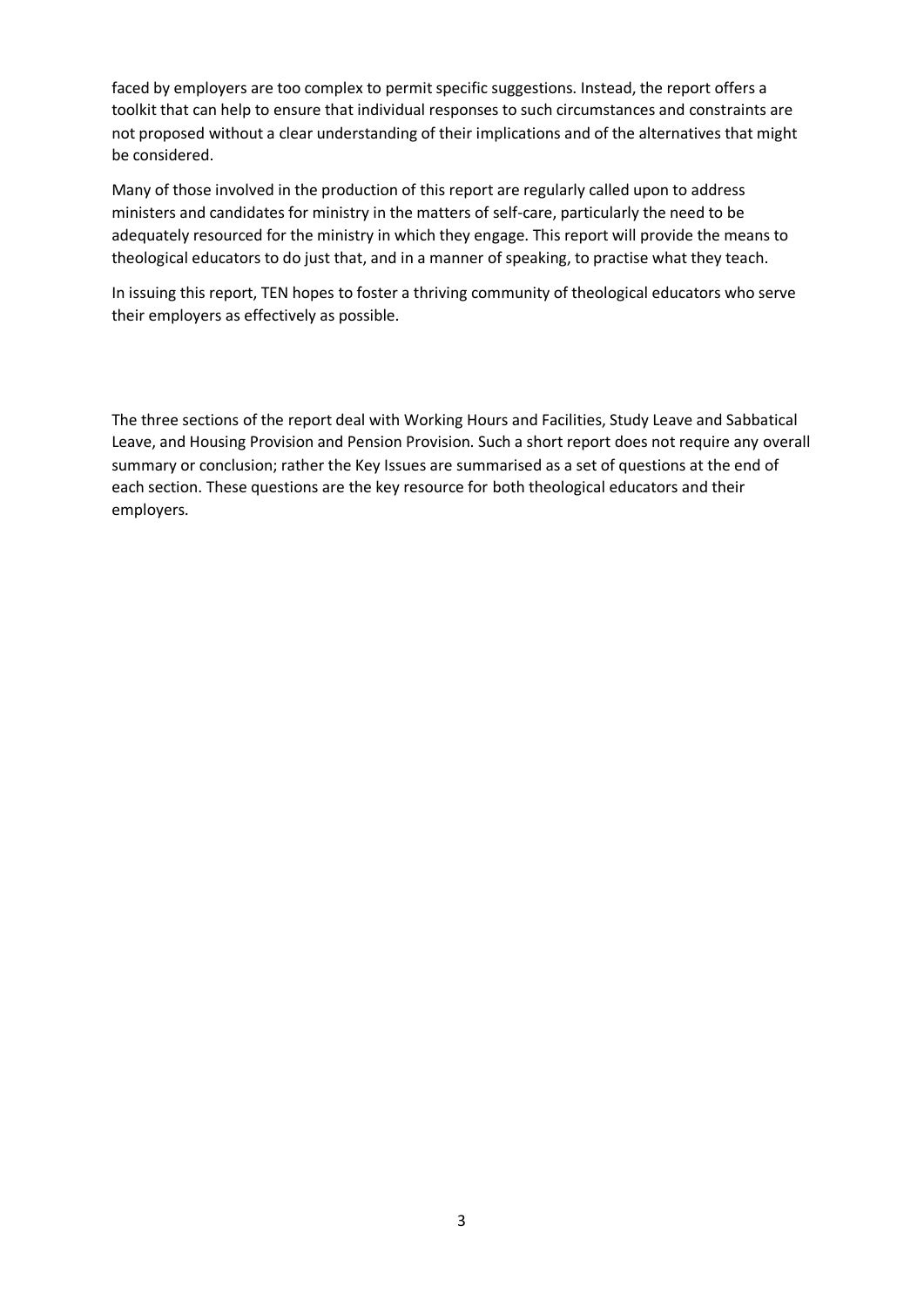# Working Hours and Facilities

## Key Areas of Variation

Some theological educators in TEIs are provided with a study and/or allowed to work from home. Flexibility of working hours – apart from timetabled teaching and meetings – is quite common. Indeed in the case of non-residential TEIs, it can be extensively required in respect of irregular evening teaching and weekend residentials. This arrangement respects the particular mix of academic and pastoral responsibilities that is common for those in theological educator posts.

Theological educators employed in other contexts, including some TEIs, are sometimes expected to work in open-plan offices and at fixed times.

The definition of working hours can vary widely. The traditional understanding of a six day week for clergy – itself somewhat ambiguous without a clearer articulation of hours – can create discrepancies between:

- clergy in a theological educator role and a lay person in a similar role;
- clergy in a Diocesan theological educator role and other Diocesan staff in other types of role.

For full-time theological educators, the provision of books is a vital resource; the provision of a book allowance in the Lichfield scale reflects this. For theological educators in non-TEI posts, the provision of books or book allowances is very variable.

#### Summary of Data Gathered

No formal data has been sought from employers regarding working hours and office facilities.

Generally the cost of books can be claimed back via expenses but at least two dioceses then insist these are left behind on leaving employment. None of the dioceses consulted provides a book allowance for staff in theological educator posts. Some consider the provision of a diocesan library meets this need. This distances such posts from Lichfield Scale benchmarks and regards their academic development as job-related and functional rather than a fundamental aspect of ongoing personal development.

## Anecdotal Evidence and Case Study

Several staff in Diocesan-based theological educator roles report being expected to work in Diocesan offices which are not suitable for personal study and teaching preparation. Whilst in practice home working alleviates this, tension can remain if contractually this is not permitted.

Similarly, the specification of fixed working hours does not always reflect the realities of providing teaching and tutorial sessions outside those hours.

#### Summary of Key Issues to Consider

- Is the provision of office space (and/or flexibility for working location) suitable for personal study?
- Does the specification of working hours reflect the realities of the post's responsibilities (such as the demands of working pastorally with individuals and groups on an ongoing basis and at points of transition and crisis)?
- What provision is there for the academic resourcing of the educator's ongoing personal development and activity as an expert in their field?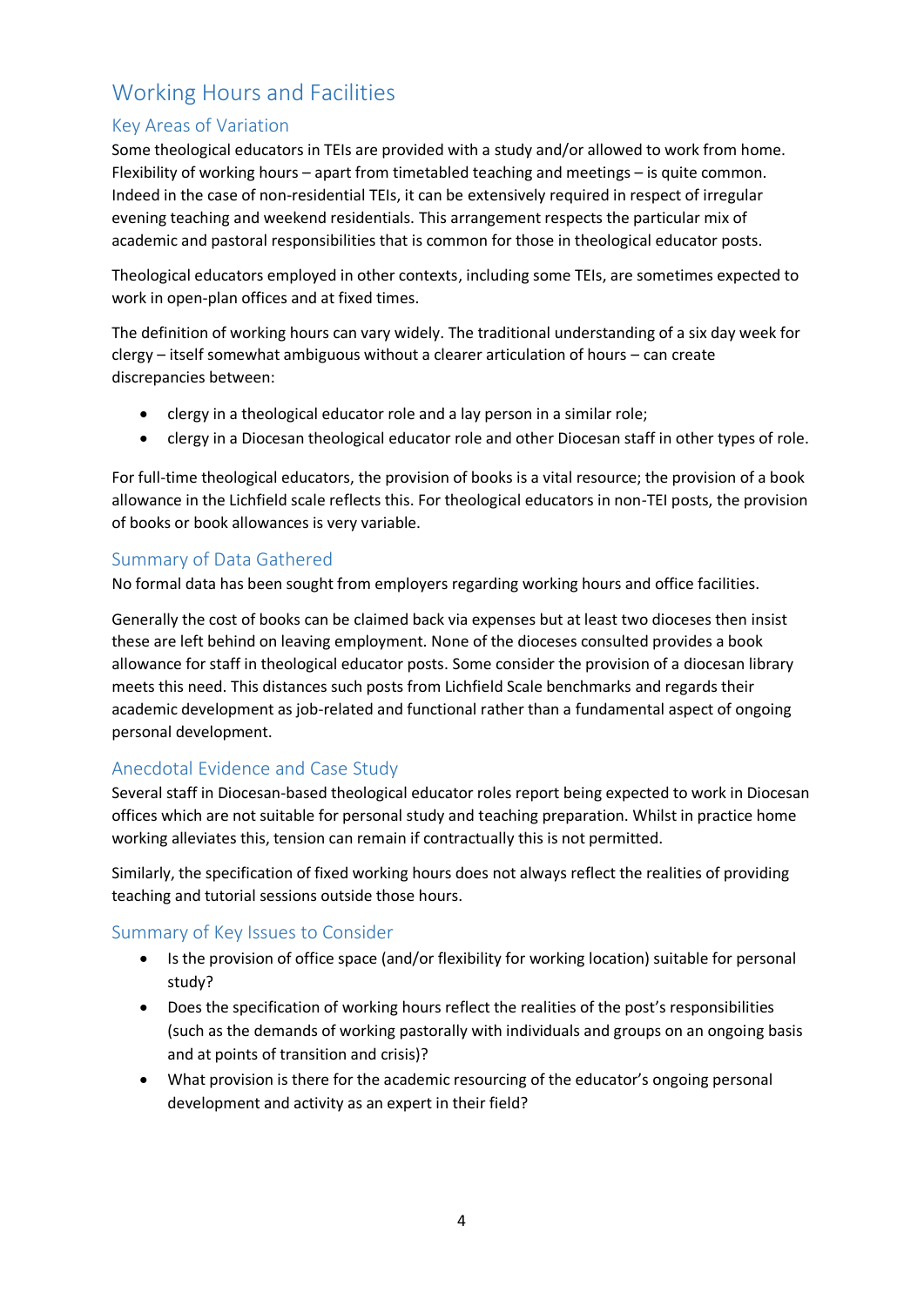# Study Leave and Sabbatical Leave

## Key Areas of Variation

It is common for full-time theological educators who are employed in TEIs to be entitled to study leave and/or sabbatical leave. This is usually provided for the academic development of the educator in order that they might develop their teaching, keep up-to-date in their field, and better contribute to the education and training of their own institution and to the wider church. Note that this does not merely concern the necessary preparation for particular teaching tasks but is about allowing space to maintain breadth and intellectual curiosity and to create new and potentially unexpected ideas.

Theological educators employed in other contexts may not have any such provision.

## Summary of Data Gathered

HR officers, or those fulfilling a HR officer function, were approached with a questionnaire in all twelve dioceses in the Northern Province. Responses were received from ten out of the twelve dioceses. The questionnaire asked two main questions:

*Please could you indicate the arrangements which are in place in your diocese for those who are in theological education posts to take study leave and / or sabbatical leave in order to resource them in their ministry?*

*Please could you explain the basis on which the arrangements indicated above were adopted in your diocese? (Common Tenure, Employment, Configuration of Posts, Senior Staff, DBF, HR, etc)* 

Almost all of those who are in theological education posts in the Northern Province are employed by their respective Diocesan Board of Finance and have no entitlement to study leave or sabbatical leave. In one diocese employees are encouraged to identify Continuing Professional Development needs through the annual appraisal system and time and a bursary award are made available in consultation with the Director of Ministry. In another diocese study leave may be agreed on written application to the HR committee which considers applications on a case by case basis. In yet another diocese senior employees are entitled to three months' study leave after ten years' service. And in yet another diocese, where provision is under review, sabbatical leave is available to clergy who took up their posts before the introduction of Common Tenure and who are in dual roles which include clerical responsibility in a parish or cathedral setting.

One diocese in the Northern Province sums up its position as follows: 'The arrangements were adopted in line with standard staff policies that are applicable to all employees of … DBF, whether they are ordained or lay. The staff policies were originally drafted by the Human Resources Team but have been approved by the Staffing Sub-committee and subsequently ratified by the Finance Committee (Directors and Trustees of the Board of Finance)'.

The same questionnaire was sent to the HR officers, or those fulfilling a HR officer function in the dioceses of the Southern Province. Only one diocesan HR department sent back a response. Following this, IME Part 2 officers in the Southern dioceses were contacted individually and asked about sabbaticals, study leave and retreats. There were 12 responses, with some volunteering additional information.

As with the Northern Province, respondents in the Southern Province dioceses who have theological education posts are often employed by the Diocesan Board of Finance, but the picture varies more than in the Northern Province. In some dioceses, theological educators who are Board of Finance employees are not permitted to take sabbaticals or study leave or annual retreats. In other dioceses,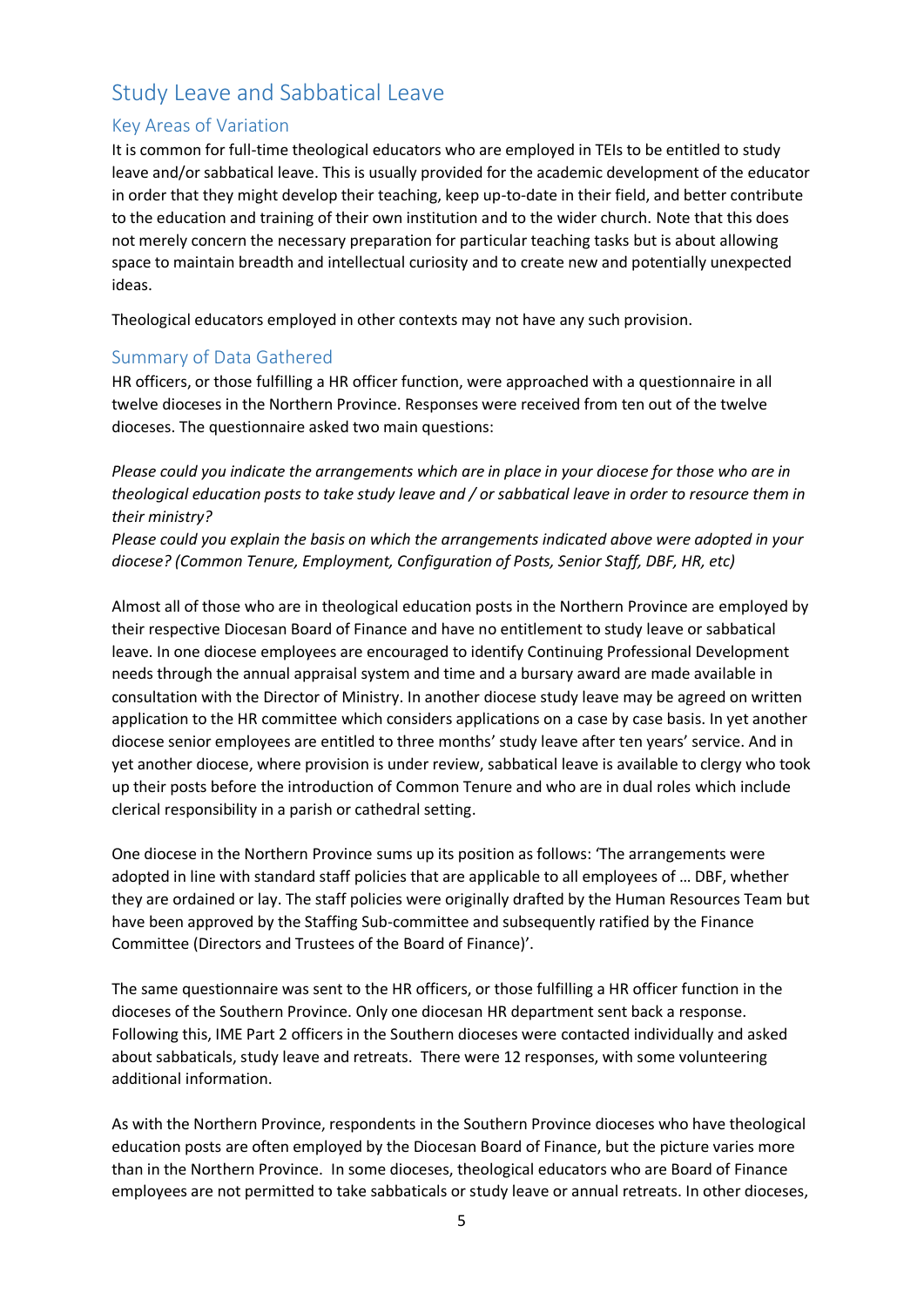theological educators with a part-time parish role can take study leave, pro rata, and full study leave, but only if they are residentiary canons. In one diocese, ordained theological educators employed by the DBF are permitted to take sabbaticals, but lay colleagues doing a similar job are not. Similarly, in one diocese, clergy involved in theological education are entitled to sabbatical leave of three months every seven years after the first ten years of ministry. Currently, however, there is no equivalent provision for lay staff employed by the Board of Finance, which includes some members of the same department. In contrast, in one diocese, 8-12 weeks extended study leave is given for anyone who fits the criteria.

In yet a different pattern, in one Southern Province diocese, whilst formal sabbaticals, extended study leave, and retreats are not permitted for theological educators, if their job description specifically includes theological education, unofficially, they can negotiate up to one day per month study time with their line manager. Retreats have to be taken as part of annual leave. In another diocese, ordained theological educators end up taking retreats in time off in lieu.

In another group of dioceses, all theological educators are allowed study leave and annual retreats, the same as licensed clergy, but in at least one of those dioceses, with the heavy workloads that the theological educator staff experience, study leave is 'not really possible'. Indeed, this is a more general issue, in that diocesan theological educators rarely have colleagues who can take over their work when they are on extended study leave.

Lastly, in a further diocese, reading weeks are encouraged and a sabbatical is permitted every 7 years after the officer has been in post for at least 5 years. This diocese also allows an annual retreat in work time.

#### Anecdotal Evidence and Case Study

In one diocese in the Northern Province, the treatment of theological educators as contracted employees means that they are treated in exactly the same way as administrative staff, whether in support roles or managerial roles, whose roles are very different and carry very different kinds of responsibilities. This creates huge tension between the presumption of visibility in the diocesan offices, 9am – 5pm Monday to Friday, and the weight of evening and weekend work which is part of the role of theological educators. It also means that theological educators' need to study in order to resource themselves in their work has to be met largely in their own time, particularly with respect to ongoing and wider theological reading or study for higher degrees.

In another diocese in the Northern Province, and, again, in at least one of the Southern Province dioceses, theological educators are experiencing stress, burn out and physical ill health which is at the very least exacerbated by the general terms and conditions of their service and the lack of access to regular study leave or extended sabbatical leave. It is hard to see how such work is sustainable if theological educators are not permitted to take advantage of resourcing that enables resilience.

A review of Continuing Ministerial Development was presented to the House of Bishops in December 2014, a paragraph of which bears quoting at length here in relation to the roles and needs of Continuing Ministerial Development officers, and the pressures which they experience, and in relation to the roles and needs of theological educators more generally:

'We have a **network of diocesan officers**, who are generally highly qualified and present in most dioceses (NB a few dioceses have experienced long vacancy periods). Over the last five years their **roles have become more complex and demanding**, reflecting shifts in priorities towards compliance, parish development and growth. These shifts are reflected in a plethora of evolving role titles. These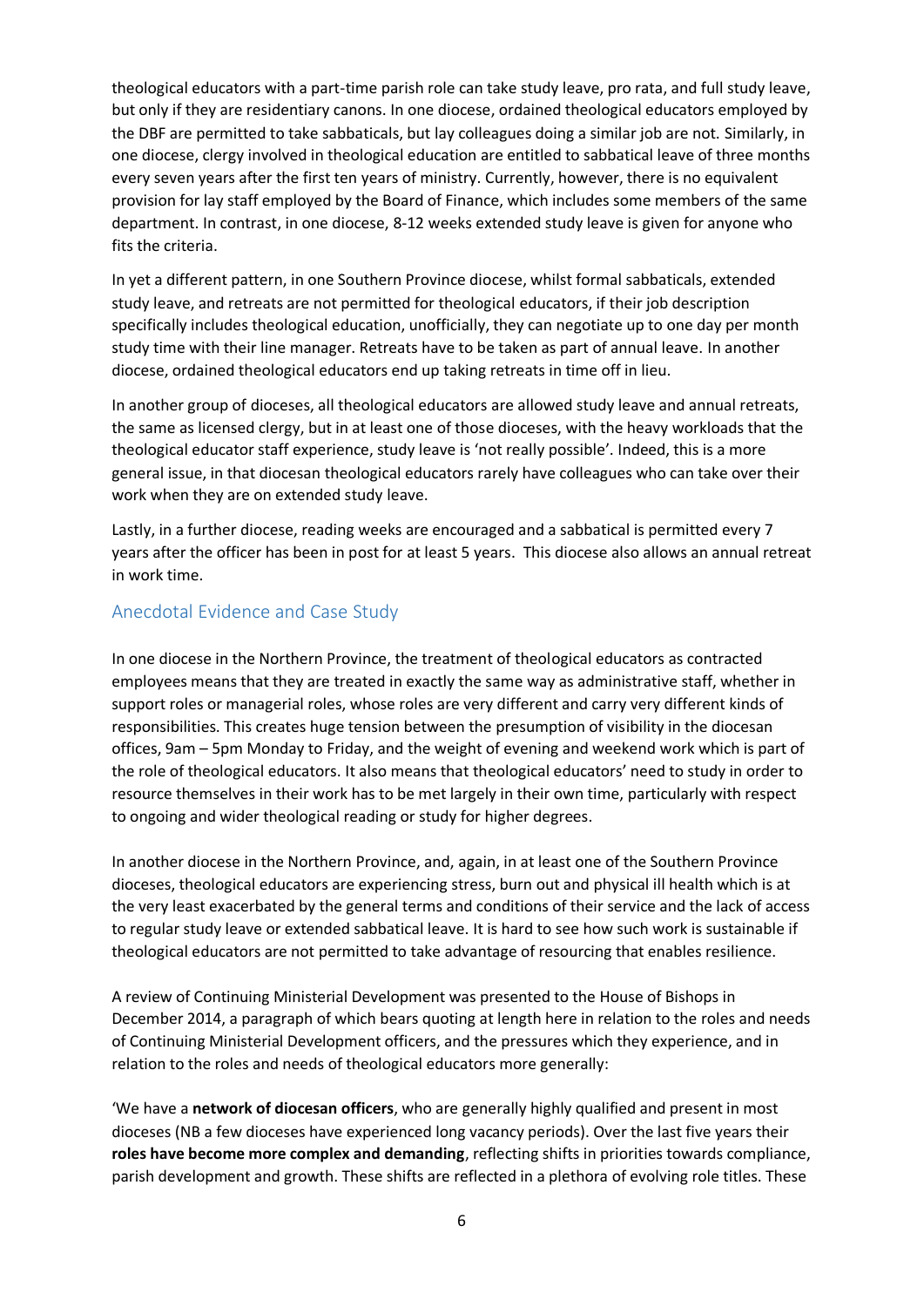officers work **the longest hours of all stipendiary clergy** and frequently CMD is only part of a very full-time role. Their capacity to absorb new or enhanced responsibilities for provision, e.g. safeguarding training, is weak. Most officers address this by collaborating effectively in regions, whether formally or informally constituted. This collaboration enables training to be delivered to credible cohort sizes, the sharing of staffing, experience and expertise, i.e. creating scale. It is powerfully experienced as **a life giving and joyful means of working**. However, this collaboration is not universal, fragile, and needs to be supported, especially in regions where both Bishops and Officers are transitioning into new posts. **The quality of relationships with Bishops and the presence (or absence) of their voices from strategic conversations on models of ministry remains a concern**.' 2

We believe it is common in the wider HE sector for academic posts to have Study Leave written in to the post's terms of employment, such study leave being for research and personal development, not for teaching preparation.

#### Summary of Key Issues to Consider

1

- Do the terms of employment for a theological educator post differ from other types of post, respecting the need to engage on an ongoing basis with thinking, research and development in theology, ministry and mission? Do they allow space for intellectual curiosity and new ideas?
- What specific provision is there for a theological educator to have regular access to study leave, and periodic access to extended study leave or sabbaticals, in order to resource themselves to teach, equip and enable others?
- If study leave is not available, how are theological educators expected to maintain their expertise?
- To what extent is it expected that a theological educator should participate in ministry and mission and to inform their participation and development theologically, especially in a time of changing patterns of ministry and needs of mission? How is this facilitated in the shape of the post?

<sup>2</sup> Archbishops' Council, Ministry Division, Continuing Ministerial Development Panel, (2014). *Continuing Ministerial Development Review*.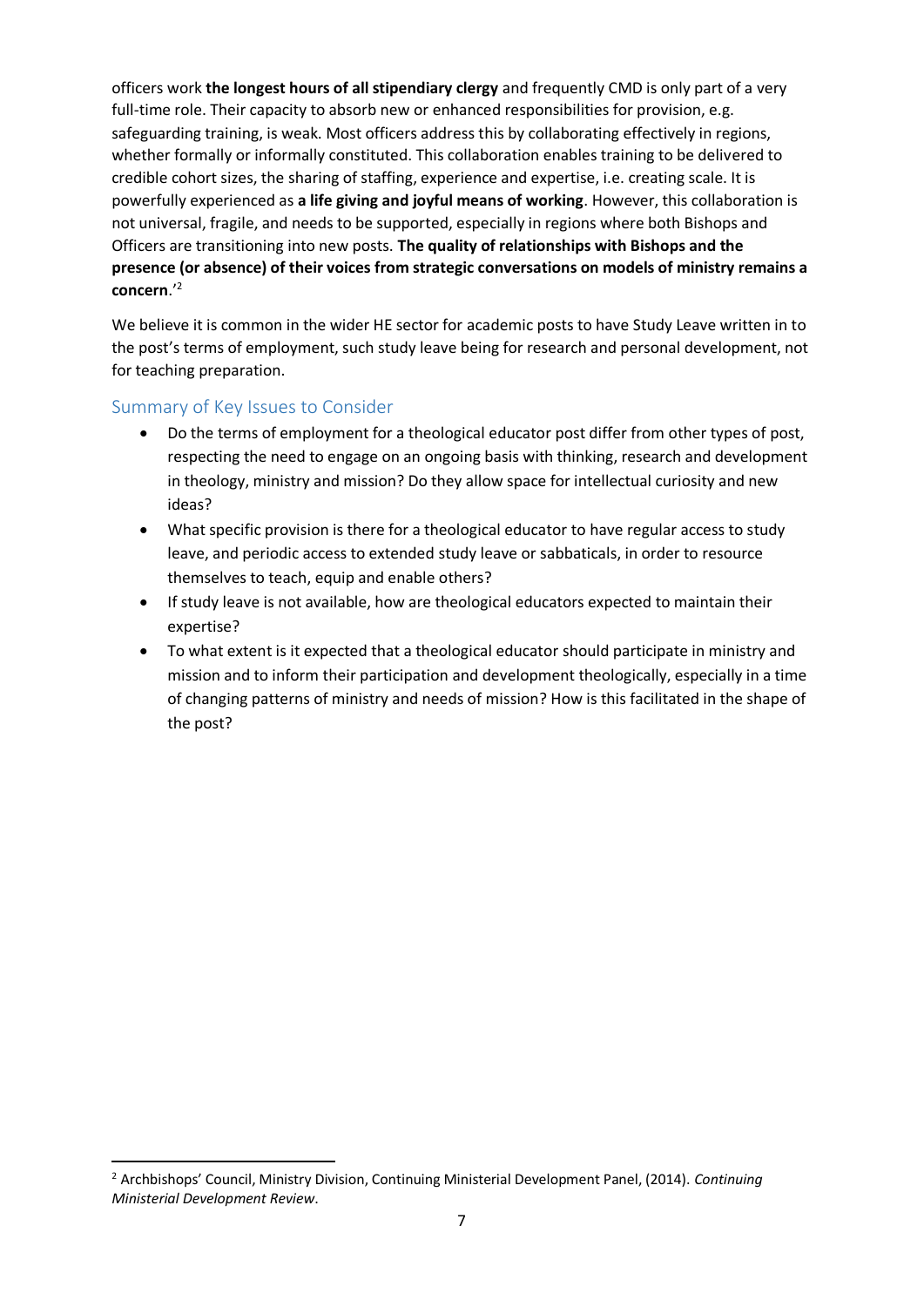# Housing Provision and Pension Provision

# Key Areas of Variation

Theological educators who are ordained have traditionally been provided with a clergy stipend plus housing. A common alternative has been a clergy stipend plus a housing allowance. However, those employed by Dioceses are increasingly often paid a salary which is intended to cover housing costs.

In addition, changes by HMRC to how housing provision is assessed for tax purposes has meant that the provision of housing for diocesan staff and non-residential TEI staff (but not residential college staff) is now a taxable benefit.

Clergy posts generally provide pension rights through the Church of England Clergy Pension Scheme. Non-clergy people in theological educator posts are generally provided with pension rights through the Church of England Church Workers Pension Scheme.

There are differences between the benefits of the two schemes, and there are exceptions to the norm, whereby some clergy are employed in posts that do not include Clergy Pension scheme membership.

#### Summary of Data Gathered

None of the dioceses consulted provides a house for new theological educator appointments, although a few staff existing have a house provided as they previously on stipend plus house.

A stipend plus housing allowance is paid by some dioceses and non-residential TEIs. However, the more common arrangement is simply a salary on the relevant Diocesan scale (i.e. not the Lichfield scale for TEI staff) such that the staff need to provide their own accommodation as would any staff member. Once the cost of housing (mortgage, Council Tax, insurance) is deducted from this, it is sometimes less than a stipend.

Some dioceses provide housing and scale up the Lichfield scale salary to allow for the resultant tax liability; thus the staff member's take home pay is the same as an incumbent-level stipend.

No formal data has been sought from employers in relation to pension provision.

#### Anecdotal Evidence and Case Study

A theological educator employed by a diocese reported that being paid on a diocesan salary scale resulted in a salary somewhat less than a stipend plus housing allowance. This meant that moving into the diocesan post was financially personally costly.

There can be anomalies, such as if an ordained diocesan staff member is married to another clergy person who has housing provided. It is difficult in such circumstances whether housing allowance should be paid or not. This is exacerbated if housing is not explicitly identified as part of a remuneration package, but is covered by a salary.

#### Summary of Key Issues to Consider

- Does the theological educator post have housing provided, or a housing allowance, or a salary?
- If housing is provided, will this be deemed a taxable benefit?
- How commensurate is the stipend plus taxable housing allowance, or salary, with typical clergy posts (stipend plus housing)?
- Does the post include membership of the Clergy Pension Scheme or the Church Workers Pension Scheme? Have the differences between these two been taken into account?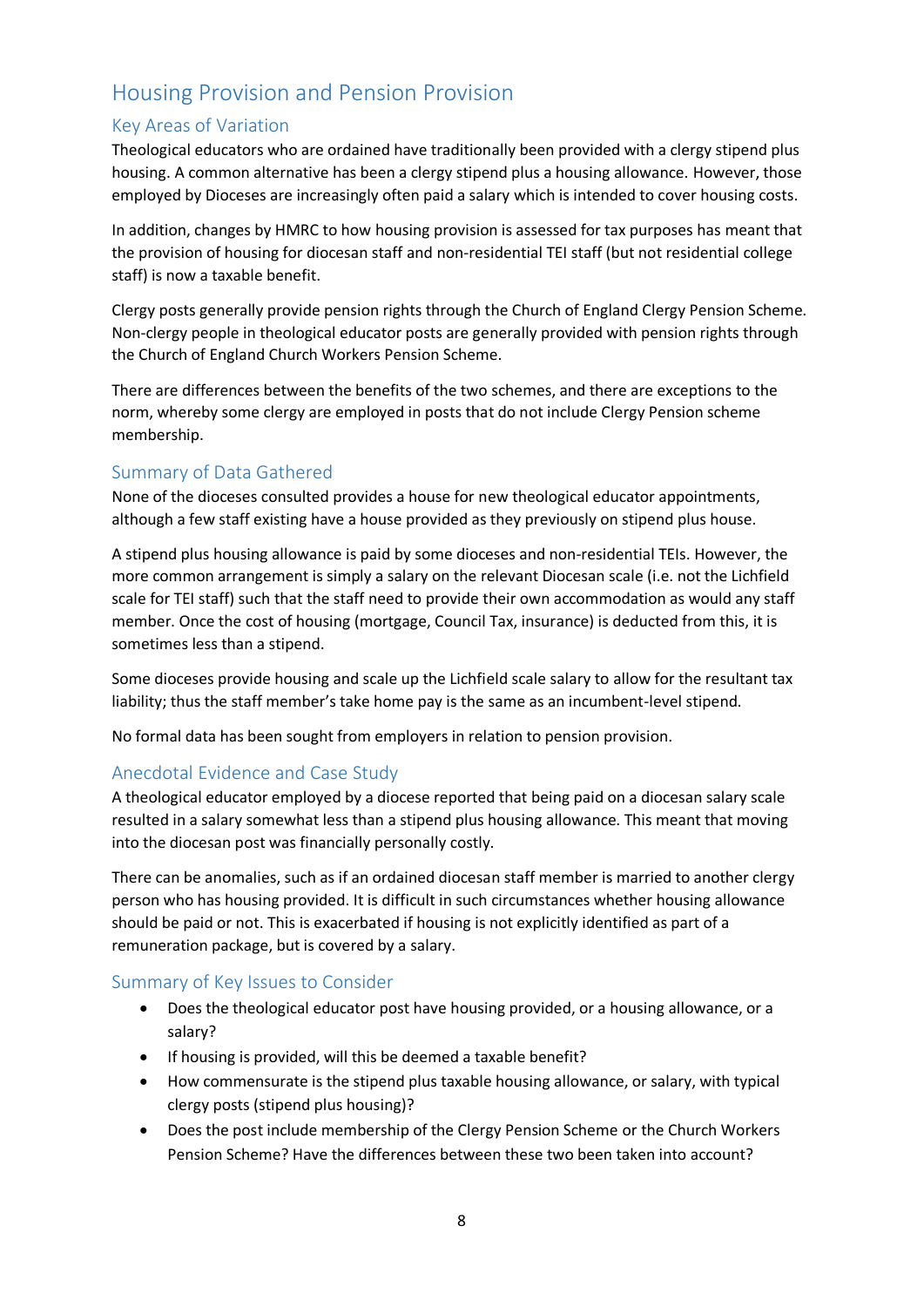Appendix: Current Lichfield Scale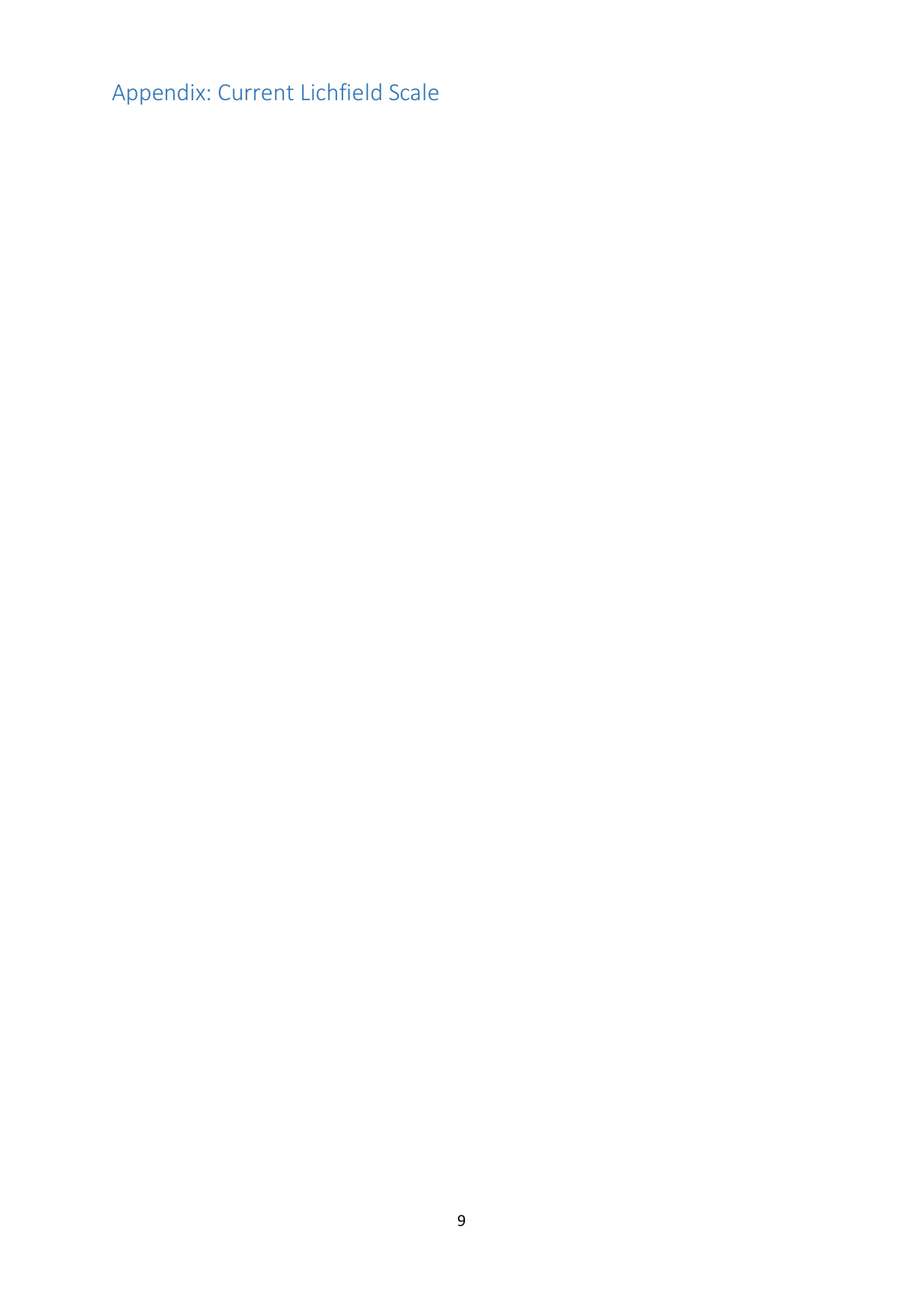



# MINISTRY DIVISION of the Archbishops' Council

### FINANCE PANEL

#### 1st April 2018 - 31st March 2019

Guidance on Academic Staff Remuneration and Benefits

For Theological Colleges and Courses

Recognised by the House of Bishops

Circulation: Principals of Theological Colleges & Courses Bursars/Administrators of Theological Colleges and Courses

Issued by: The Head of Resources Ministry Division Church House Westminster London SW1P 3AZ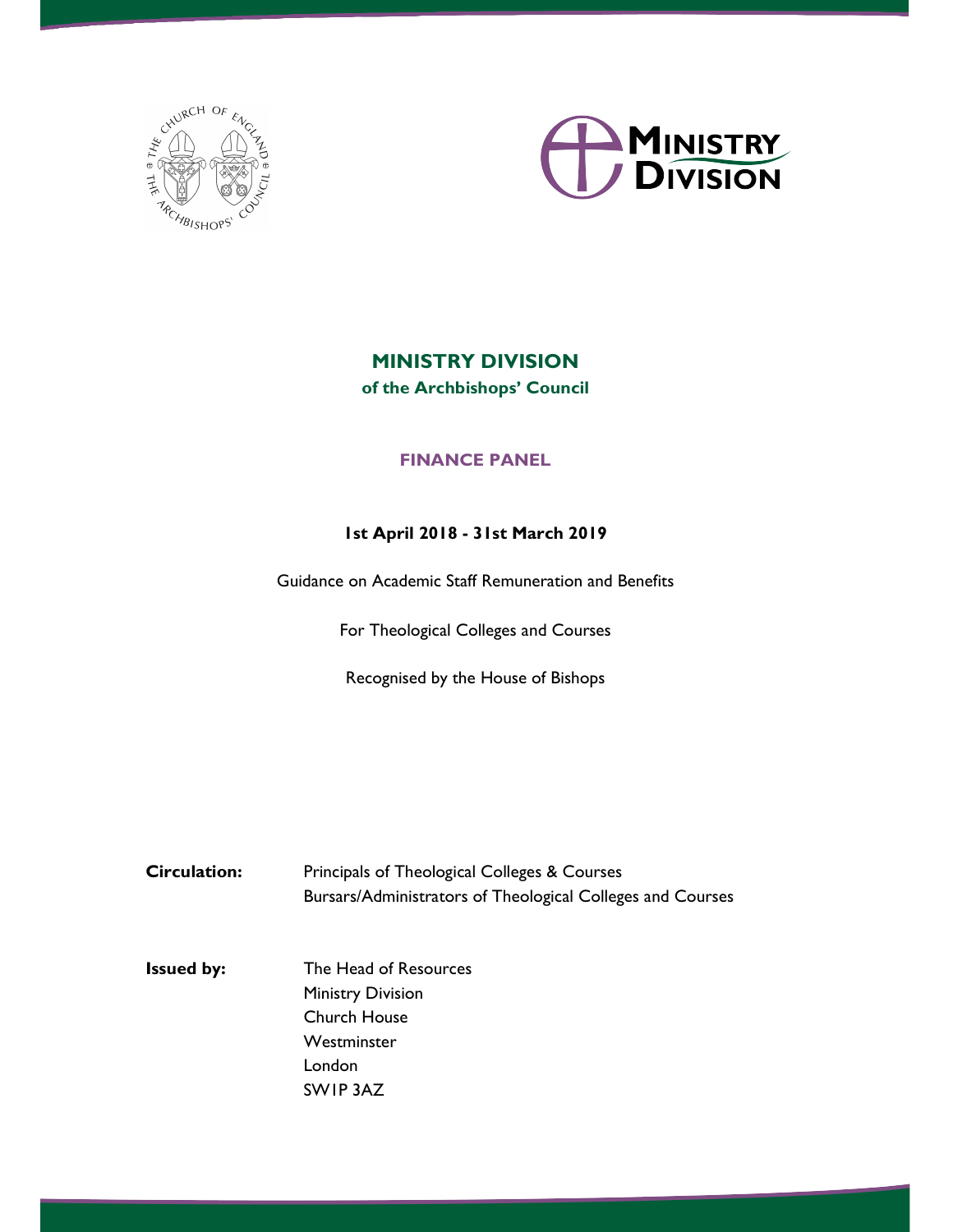#### 1st April 2018 - 31st March 2019

#### ACADEMIC STAFF REMUNERATION AND BENEFITS

#### (THE "LICHFIELD SCALE")

The Governing Bodies of Colleges and Courses are reminded that that it is their responsibility to set the terms and conditions for their own staff. The Governing Bodies are also responsible for deciding the number of staff to be employed. This document is intended to be a guide to the Governing Bodies in making their decisions.

The Scale sets out the level of remuneration and benefits for the **academic staff** of Theological Colleges and Courses recommended by the Finance Panel of the Ministry Division of the Archbishops' Council and which are included in the calculation of the tuition fee levels.

The intention of the Scale is to provide comparability between tutors and the Parochial Clergy, taking into account the different benefits which each are able to receive. The remuneration for Principals was previously based on that for Residentiary Canons. However, following the changes to the differential for Residentiary Canons agreed by the Archbishops' Council and Church Commissioners the Panel decided that the level of Principals' stipends should remain at the equivalent of 1.3 of the National Minimum Stipend. From 2011 these stipend increases have been in line with increases in the tutors' stipend.

It is hoped that the Governing Bodies of the Colleges and Courses will provide, for their academic staff, houses of incumbent status, but not making provision for a study if this is separately provided.

The new rates recommended from 1st April 2018 are set out below.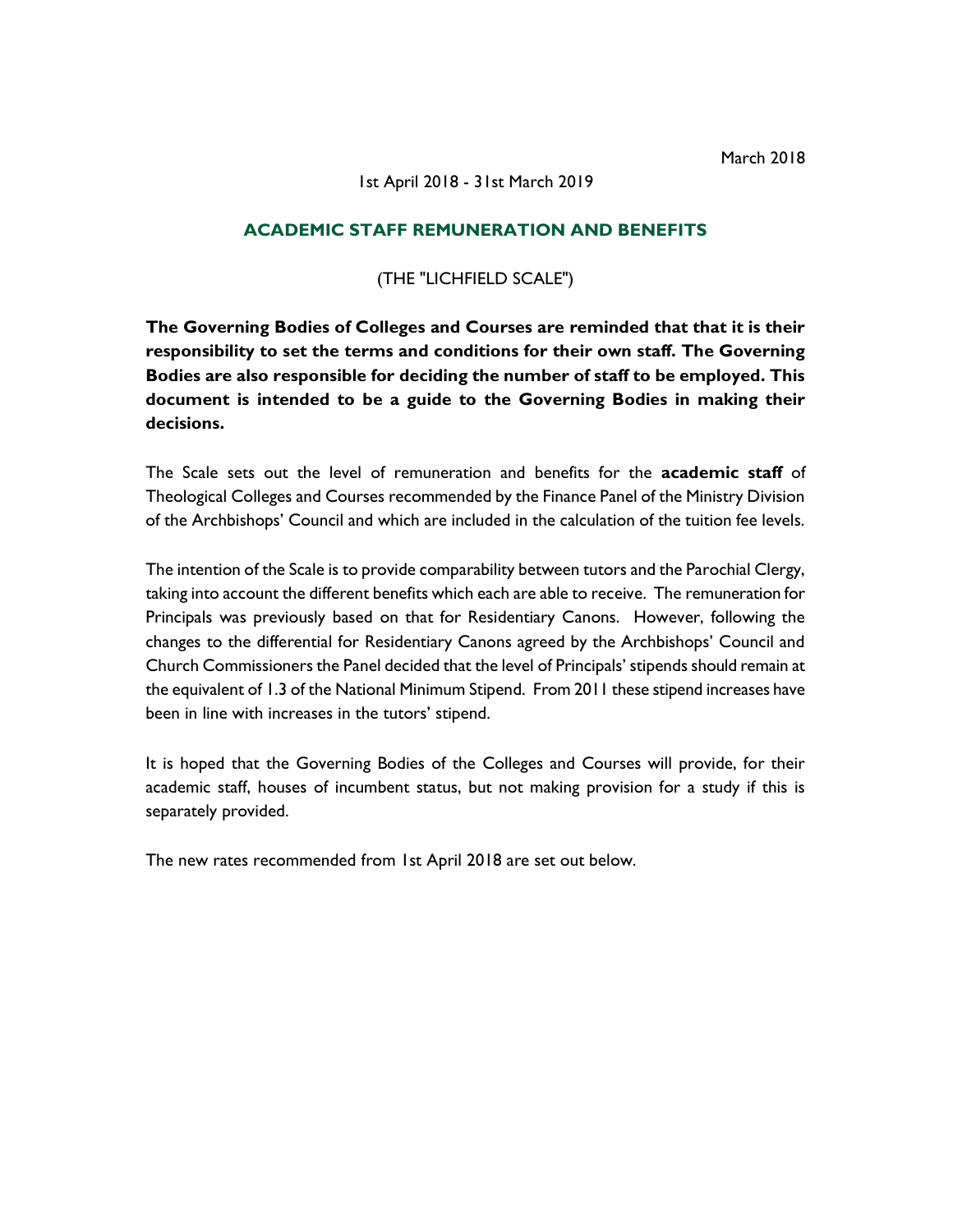## ACADEMIC STAFF REMUNERATION AND BENEFITS SCALE ("THE LICHFIELD SCALE": 1st APRIL 2018 – 31st MARCH 2019)

#### PRINCIPALS

1. Principals to be paid £30,942 an increase of 2.0% over 2017/18.

### ADDITIONAL RESPONSIBILITY ALLOWANCES INCLUDED IN THE CALCULATION OF TUITION FEES PAID FROM CFMT

2. In line with the Lichfield Scales of previous years the tuition fees paid from CFMT provide for responsibility allowances to be paid to academic staff. Each College/Course with between one and five members of staff in addition to the Principal may use up to £5,236 (i.e. 20% of the Revised Scale for Tutors) in total to reward those members of staff with enhanced responsibilities. This sum may be distributed at the discretion of the Governing Body, but the tuition fees assume that not more than half of it  $(E2,618)$  will be awarded to any one individual. For every additional 2 members of staff a further  $\pounds$ 1,309 (i.e. 5% of the Revised Scale) has been included in the tuition fees, but the limit still applies that no individual may receive a responsibility allowance larger than  $£2,618$ . (Staffing levels included in the tuition fees calculation relate only to the number of ordinands at each institution. Allowances based on staff numbers above these levels are included for guidance.)

| No. of staff in addition<br>to the Principal: | Sums available:<br>(f) |
|-----------------------------------------------|------------------------|
| $1-6$                                         | 5,236                  |
| 7 or 8                                        | 6,545                  |
| 9 or 10                                       | 7,854                  |
| $11$ or $12$                                  | 9,163                  |
| 13 or 14                                      | 10,472                 |

Sums available for distribution as responsibility allowances

3. Where a member of staff deputises for a Principal for a period of at least half a term, payment may be made at the Principal's rate for the period in question.

#### **TUTORS**

4. The recommended stipend/salary for Tutors is £26,180. This is an increase of 2.0% over 2017/18.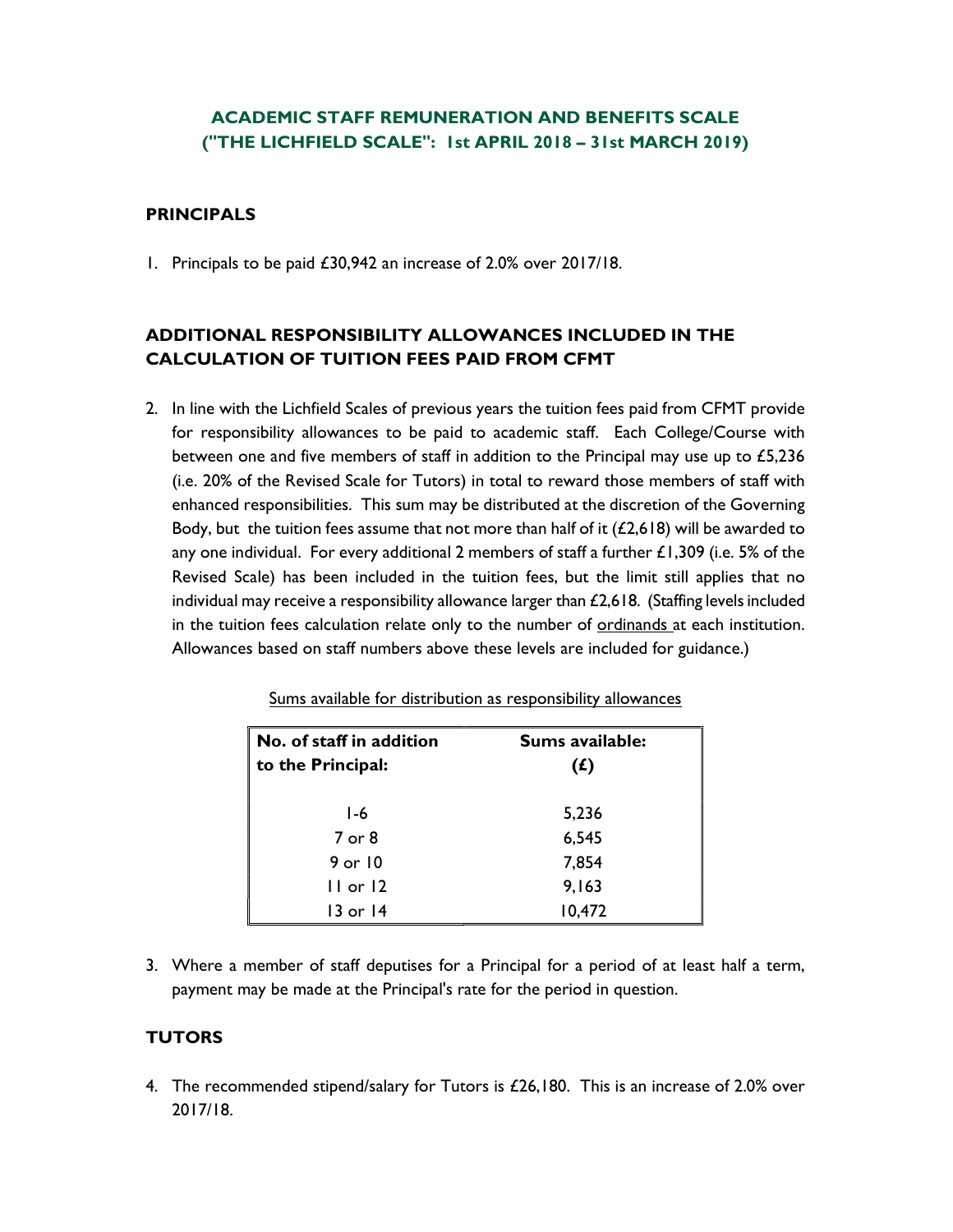#### OTHER POSSIBLE BENEFITS

5.1 Accommodation: This should be provided free of rent and Council Tax.

(Note: When a cash housing allowance is paid in place of free accommodation this should be consistent with the practice in the local diocese. It will be taxable and subject to PAYE deductions in the same way as salary. Institutions should be aware that such payments are subject to discrimination legislation, especially in regard to any housing provided to a spouse.)

- 5.2 Free Meals: provided during term-time. (Where this is not practicable, an appropriate payment may be made in lieu, but this would be taxable).
- 5.3 Re-Settlement Grant: The CSA recommended removal grant which may be paid to staff on moving to take up appointment at a College/Course is £2,436. (This is additional to the actual cost of removal i.e. "the van").
- 5.4 Cars: Academic staff of Colleges and Courses may be paid a standard annual allowances as a contribution towards the **cost of maintaining a car** which is used for business purposes or claim a mileage allowance. (These payments will be taxable if they provide a benefit that does not fall within the HMRC allowance limits.)
- 5.5 Membership of any appropriate Professional Organisation or Learned Society: the cost of membership of a professional organisation may be reimbursed and also the cost of attendance at an appropriate annual conference.
- 5.6 Books: the cost of appropriate theological books may be reimbursed up to a maximum cost of £738 in any one year.

Note: The actual expenses reimbursed under (5.5) and (5.6) above, should be reported on Forms P11D and claimed by staff as an expense. If this claim in respect of books is not accepted by the Inland Revenue, a claim for the expenditure to be treated as subject to capital allowances should be made.

- 5.7 In-Service Training:- this may be provided at the discretion of the Governing Body.
- 5.8 Additional Allowances (e.g entertainment) are a matter for the discretion of the Governing Body concerned.